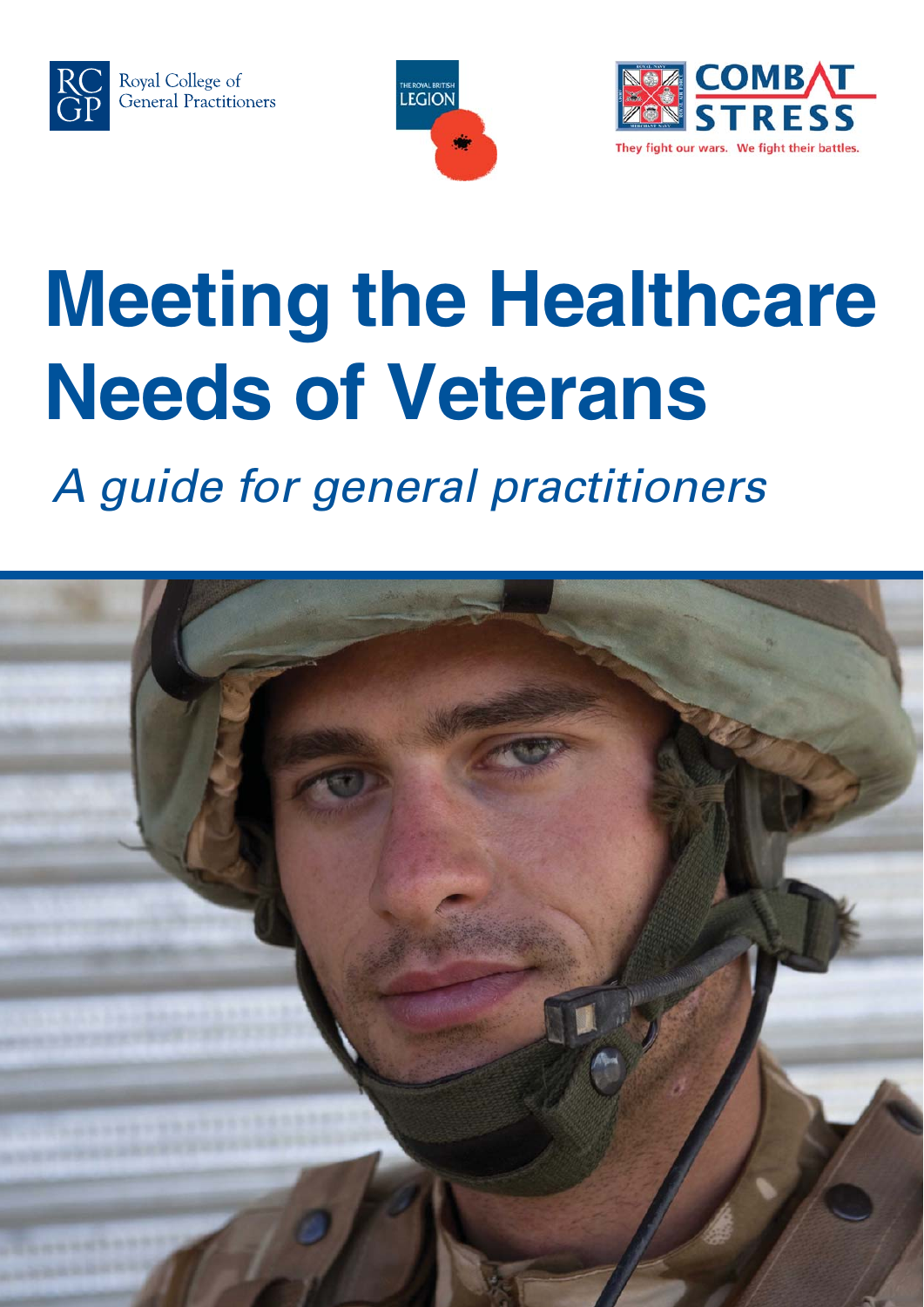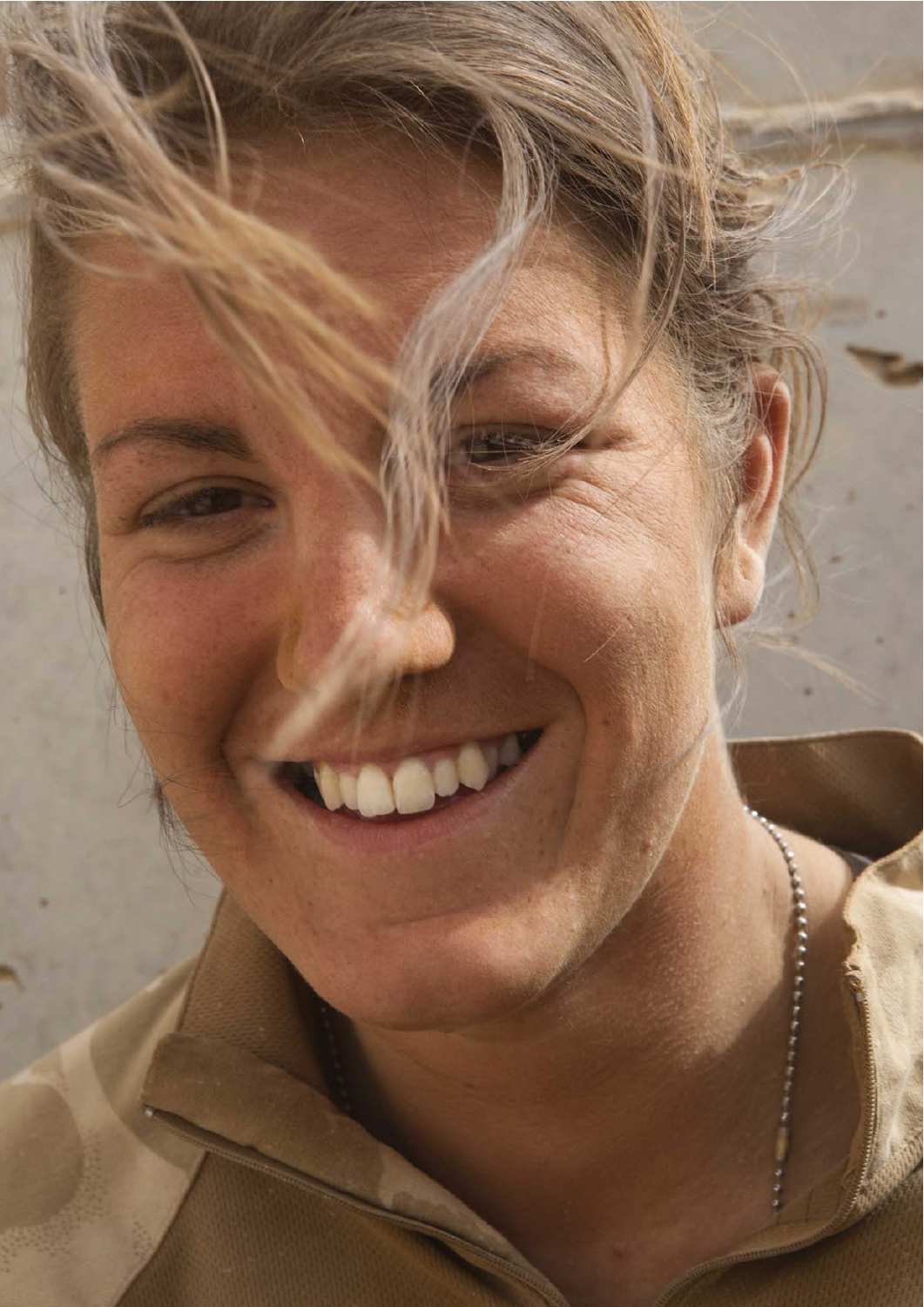## Meeting the Healthcare Needs of Veterans A guide for general practitioners

Veterans are the men and women who have served in the Royal Navy, Army and Royal Air Force (Regular or Reserve), and who have now left to rejoin civilian life. Because of their military service, their healthcare needs can be different from those of other patients.

The aim of this leaflet is to assist you, their current or new GP, by outlining some of these healthcare needs and to provide you with advice on how best to help veterans whose health has been affected. Thank you for taking the time to find out more.

## **Why are veterans treated as a special group?**

Service in the Armed Forces is different from other occupations. Apart from the obvious uncertainties and dangers, Service people relinquish some of their own civil liberties and put themselves in harm's way to protect others.

As an illustration, the risk of death (occupational attributable mortality) for the Army overall is currently around one in 1000 per year, or about 150 times greater than for the general working population. Risk of serious injury (for example loss of limbs, eyes or other body parts) is substantially increased.

Because of this, the government promises to help and support people in the Armed Forces when they need it most. This is 'the Military Covenant', which is now to be enacted in law.

The general principle set out by government is simply for 'no disadvantage' to veterans and their families due to their military service, compared with society generally.

## **Who exactly is a veteran?**

Veterans include anyone who has served for at least one day in the Armed Forces (Regular or Reserve), as well as Merchant Navy seafarers and fishermen who have served in a vessel that was operated to facilitate military operations by the Armed Forces.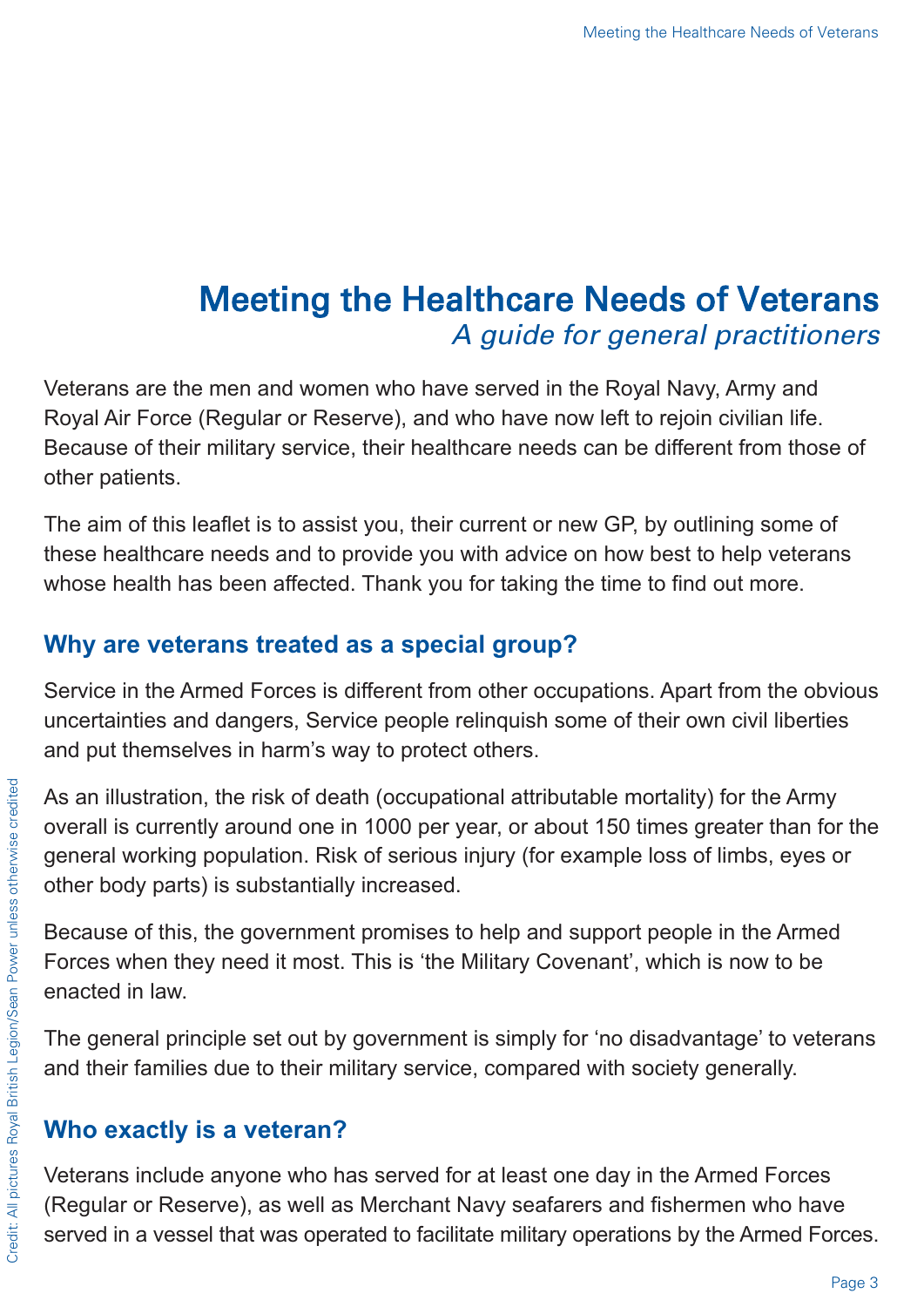It is estimated that there are around four million veterans, around half of whom left the Services before 1960. In addition, in the Armed Forces community, there are 5.4 million adult spouses, partners, widowers and child dependants. Around 18,000 Service people move back into civilian life every year, including around 2000 who leave the Services on medical grounds. Veterans may prefer to use other terms to describe themselves, such as 'ex-Serviceman'.

## **Medical records**

Veterans are given a personal copy of their summary medical record when they leave the Services, together with information on how you, as their new or current GP, can obtain their full Service medical record if you need it. The Department of Health (DH) is currently working with the Ministry of Defence (MoD) to register Service leavers directly and facilitate direct transfer of their medical records to you as they register with your practice.

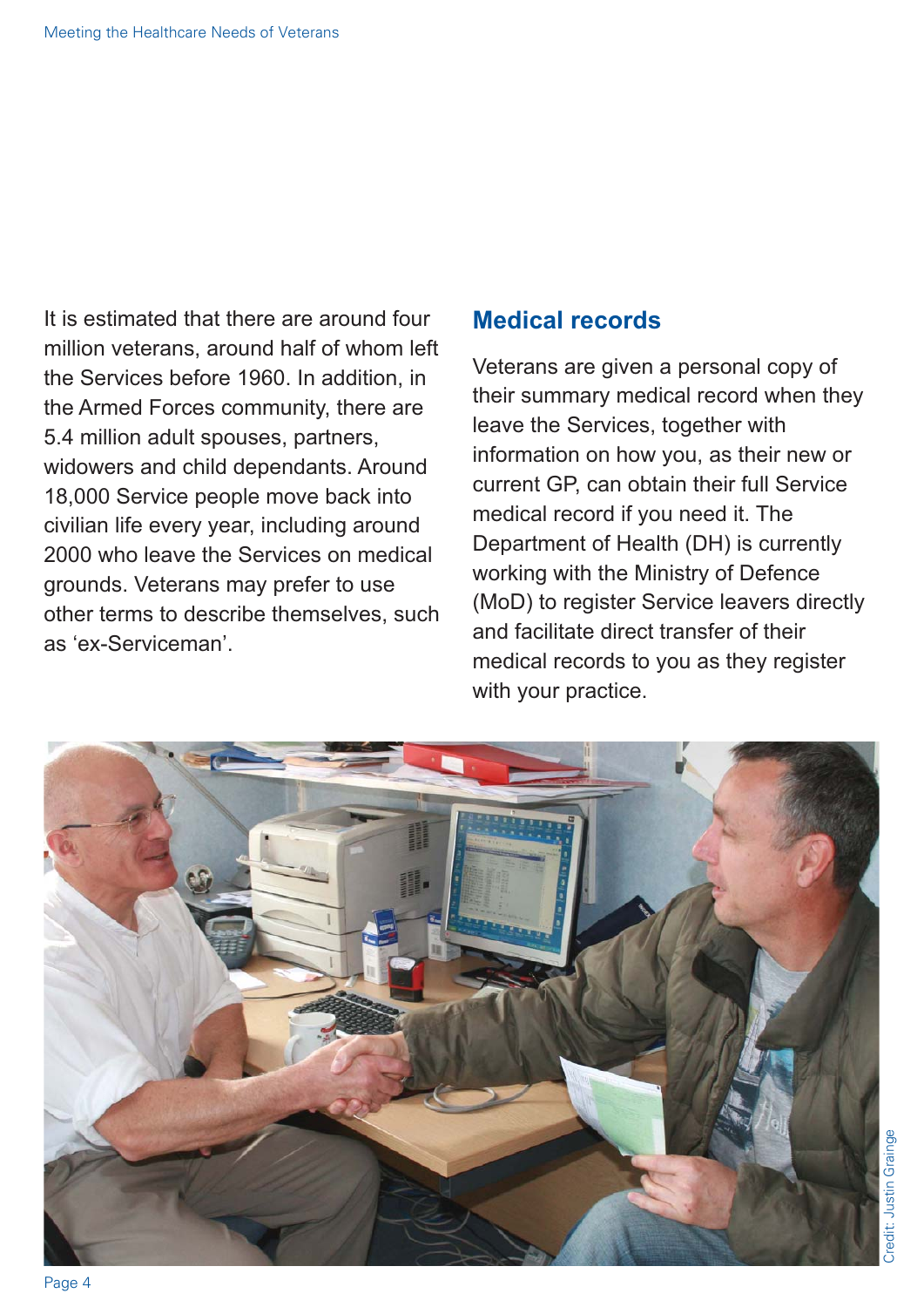

The DH suggests that veteran status is recorded in their medical record using the Read code 'History Relating to Military Service': Xa8Da.

#### **Priority treatment**

In 2008, the War Pensioners' entitlement to priority treatment in the NHS was extended to include all veterans. This entitled all veterans with health conditions that may be related to their military service to be given priority treatment.

The process is as follows. When referring a veteran with such a condition, simply include in your referral letter a statement that the health condition may be related to the patient's military service. You could use the following form of words in such a referral:

As this patient is a military veteran, and his (or her) current condition may be related to military service, this referral should be considered for priority treatment under the rules set out in the NHS Operating Framework 2008/9, paragraph 3.15, 2009/10 paragraph 66 and 2010/11 paragraph 2.55.

The concept of priority treatment is not for the veteran to be seen quicker than patients with greater clinical need. For conditions related to military service, the

DH directs that veterans at their first outpatient appointment would be 'scheduled for treatment quicker than other patients of similar clinical priority'.

#### **Prostheses**

Veterans who have lost limbs in military service and who have an MoD-fitted prosthesis have been given a commitment by the DH about prosthesis replacement. When needed, the replacement given by the NHS prosthetic limb service will be of at least an equivalent technological standard to the original MoD-issued prosthesis.

## **Mental health**

Conditions of military service can affect veterans' mental health. Post-traumatic stress disorder (PTSD) can occur in a small minority of veterans. Some mental health problems will be unconnected with military service and can be assessed and managed as with any other patient. However, if a veteran's military experience appears to be a likely exacerbating factor, advice from and referral to specialist help is available if needed.

All veterans who have deployed on operations since 1982 and who have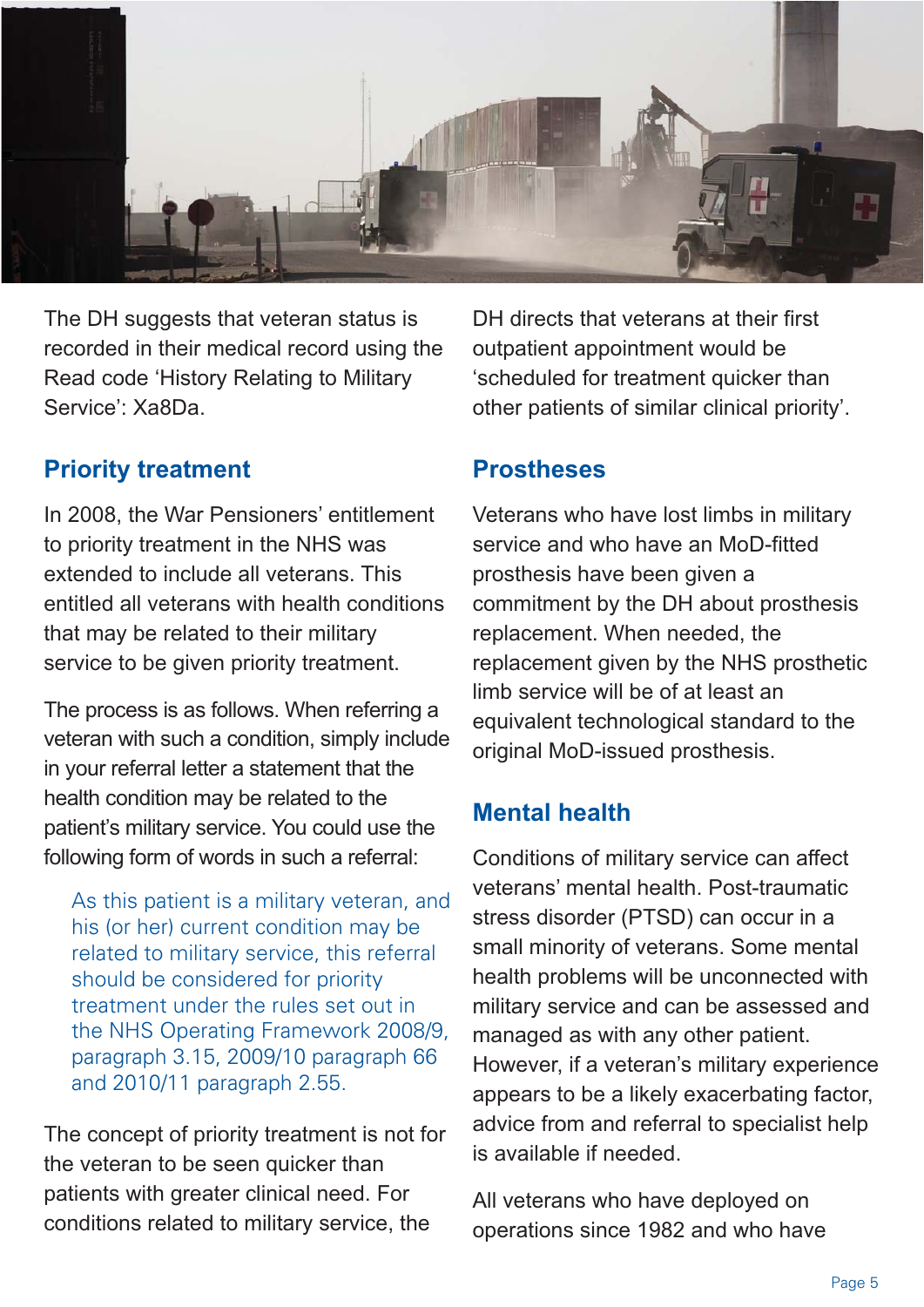medical problems (mental or physical) – which may be linked to military service can be assessed by the Medical Assessment Programme (MAP), run by Dr Ian Palmer at St Thomas' Hospital.

Additionally, the MoD and NHS have jointly piloted six regional mental health networks, which are reconfiguring into a long-term structure. Contact your nearest network for advice on assessment and referral, or, if these networks do not cover your area, contact the MAP (see p. 10).

There is some evidence that Reservists are more likely to develop mental health problems after deployment.<sup>1</sup> Veterans from the Reserve Forces who have returned from operations in 2003 onwards, and who have mental health problems possibly linked to their service, can either self-refer or be referred by you to the Reserves Mental Health Programme based near Nottingham.

## **Post-conflict syndromes**

Extensive observational research carried out after the First Gulf War in 1990–91 found that Service personnel after the conflict reported a variety of symptoms (irritability, chronic fatigue, headaches and various other non-specific symptoms).2

Out of 53,500 UK troops involved, around 7000 have injuries or illness related to this deployment (such as multi-system illness, anxiety and other psychiatric disorders) and now receive war pensions or other assistance.

## Post-traumatic stress disorder (PTSD)

- Re-experiencing symptoms (e.g. flashbacks) for more than six weeks after a traumatic event.
- Hyper-arousal or social avoidance.
- Associated with depression and/or alcohol misuse.3

#### Regional mental health networks

- Camden and Islington (London).
- Cardiff (Wales).
- Cornwall (Southwest).
- Lothian (Scotland).
- Stafford (Staffs/Shropshire).
- Tees, Esk and Wear Valleys (Northeast).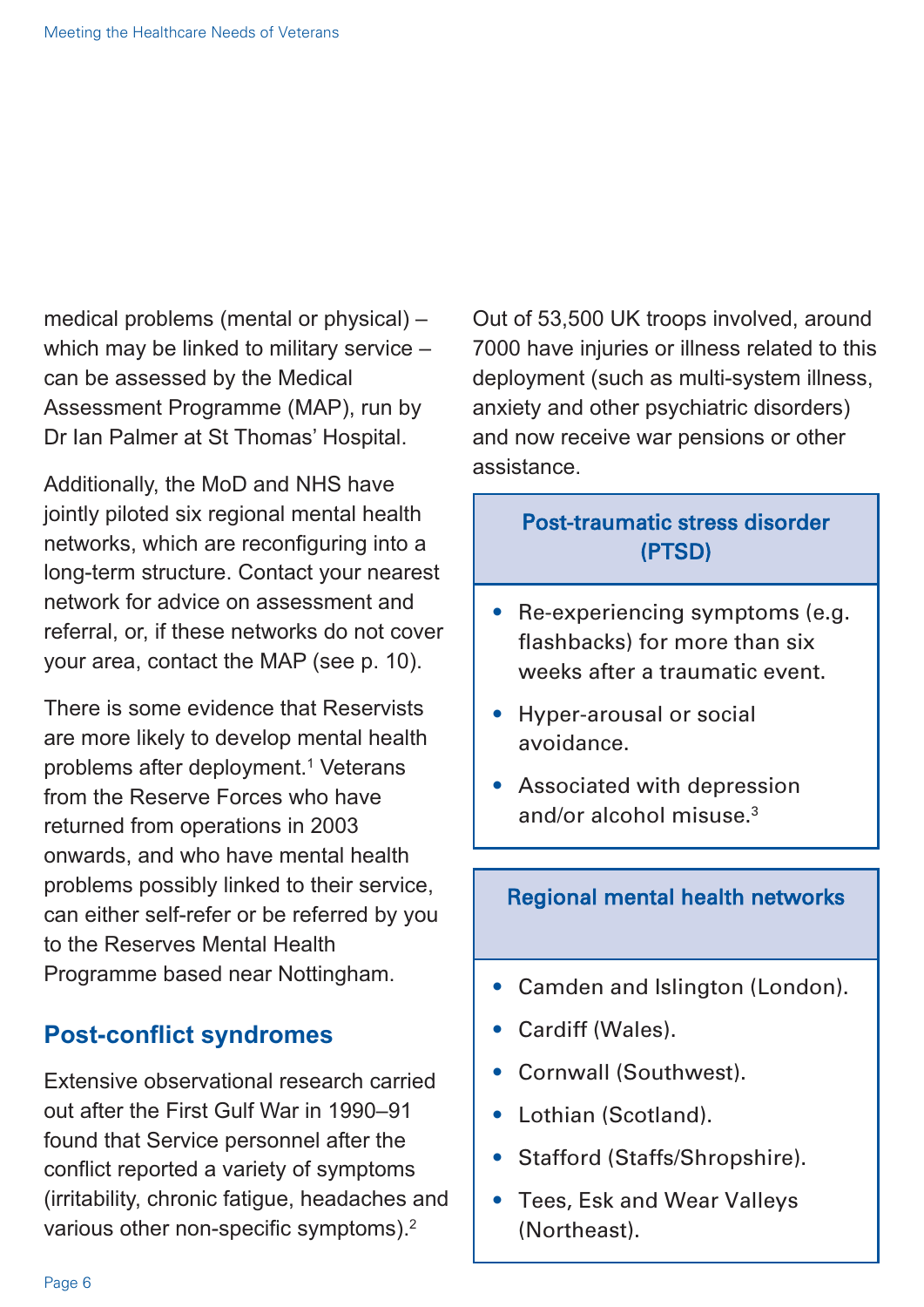While research will continue to be carried out to identify specific causes of ill health after conflict, it has so far proven difficult in large, well-conducted studies to demonstrate that specific factors such as depleted uranium or vaccination schedules are a cause of such ill health. Similar frequencies of similar symptoms have occurred after other large-scale conflicts, such as the First World War.4

Those veterans who have concerns about their long-term health after operational deployment continue to have the opportunity for a full evaluation of their physical and mental health as part of the MAP at St Thomas' Hospital.

Some veterans have specific health concerns due to their participation in nuclear tests or experiments at the Porton Down research facility.

| <b>Nuclear test veterans</b>                                                                                                                                                                                       | <b>Porton Down volunteers</b>                                                                                                                                                                                                                                    |
|--------------------------------------------------------------------------------------------------------------------------------------------------------------------------------------------------------------------|------------------------------------------------------------------------------------------------------------------------------------------------------------------------------------------------------------------------------------------------------------------|
| Around 3000 surviving veterans<br>of nuclear tests conducted in the<br>South Pacific in 1950s and<br>1960s.<br>Concern in some veterans about<br>health issues such as cancer,<br>genetic illness and miscarriage. | For almost a century, Service<br>volunteers have helped in Porton<br>Down experimental trials. In 1998,<br>following some ex-volunteers'<br>concerns, a helpline was set up to<br>allow those who took part to see<br>their records.<br>Helpline: 0800 783 2521. |
| Study began in 2009 to<br>investigate the healthcare needs<br>of these veterans and their<br>families.                                                                                                             |                                                                                                                                                                                                                                                                  |

<sup>1</sup> *Lancet* 2006; **367(9524)**: 1709.

<sup>2</sup> For example, see *Gulf War and Health*. Volume 8: Health Effects of Serving in the Gulf War. Institute of Medicine of the National Academies.

<sup>3</sup> NICE Clinical Guideline 26; March 2005.

<sup>4</sup> *British Medical Journal* 1999; **318**: 274, 290.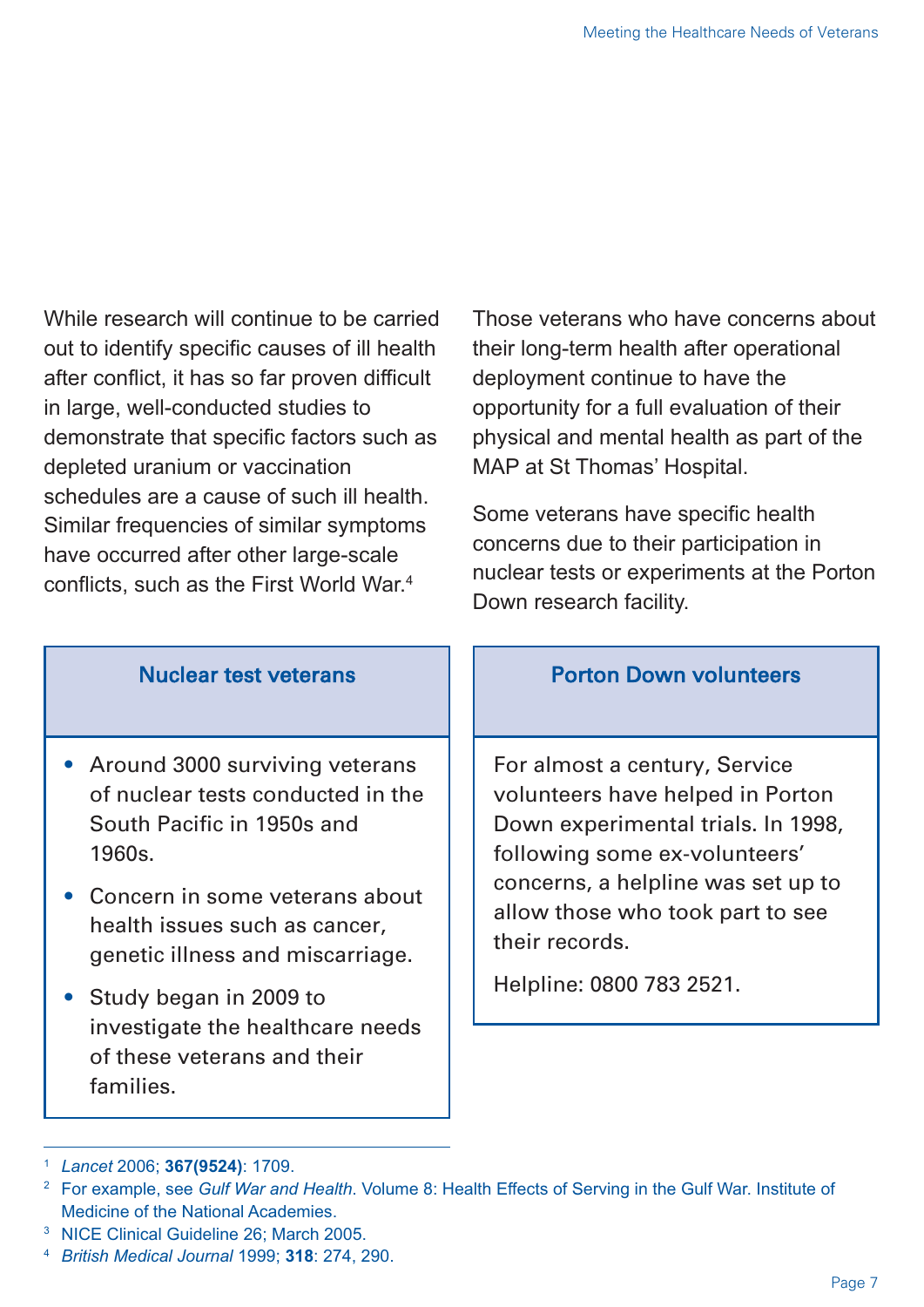Databases of relevant scientific papers on military health topics are available at:

[www.mod.uk/DefenceInternet/AboutDefen](http://www.mod.uk/DefenceInternet/AboutDefence/WhatWeDo/Personnel/Pensions/LegacyHealth.htm) ce/WhatWeDo/Personnel/Pensions/Legac yHealth.htm

[www.kcl.ac.uk/kcmhr/information/publicati](http://www.kcl.ac.uk/kcmhr/information/publications/publications.html) ons/publications.html

#### **Health behaviours**

Veterans may have health and helpseeking behaviours that are influenced by their experience in the Armed Forces. Consultation rates while serving are about twice the non-military average, partly due to a greater rate of musculoskeletal injuries and partly because in the Armed Forces they are not able to self-certify sick leave.

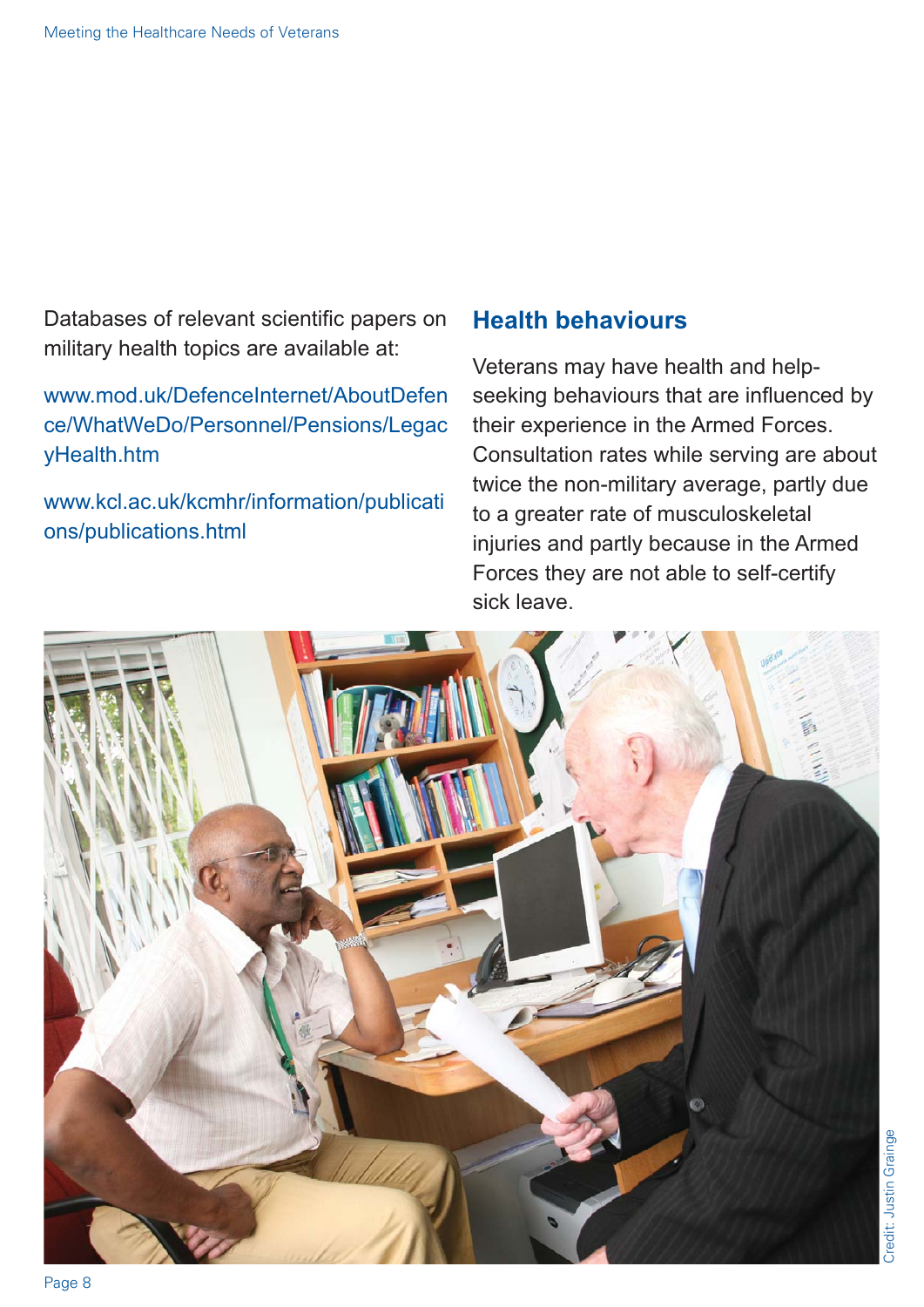Alcohol and cigarettes are available dutyfree while serving abroad, so are not subject to the same constraints on consumption due to cost that would be experienced in the UK.

## **Hospital waiting lists**

'No disadvantage' means veterans should not lose their place on a hospital waiting list as they move house across the UK on leaving the Armed Forces. This has been set out in the NHS Operating Frameworks since 2008/9. These state that each PCT 'must ensure that processes are in place, including hospital-to-hospital transfers of care'. This is intended to provide a generally equivalent place on the new local area waiting list, taking into account clinical priority and overall waiting times in the new local area.

The process is as follows. Veterans who have started to receive secondary care can ask their original hospital consultant to refer them onwards to their new area of residence. The 'Interprovider Transfer Minimum Dataset' contains information to allow patients transferred in this way to have their waiting time preserved. A veteran who has moved house before a first outpatient appointment is usually expected to ask you as his or her new NHS GP to be re-referred locally.

If a veteran asks to be referred again in the new locality because hospital-tohospital transfer of care has not occurred, please state this clearly in your referral. This will allow the local referral system to correct any disadvantage, using the processes your PCT has been directed by the DH to set up.

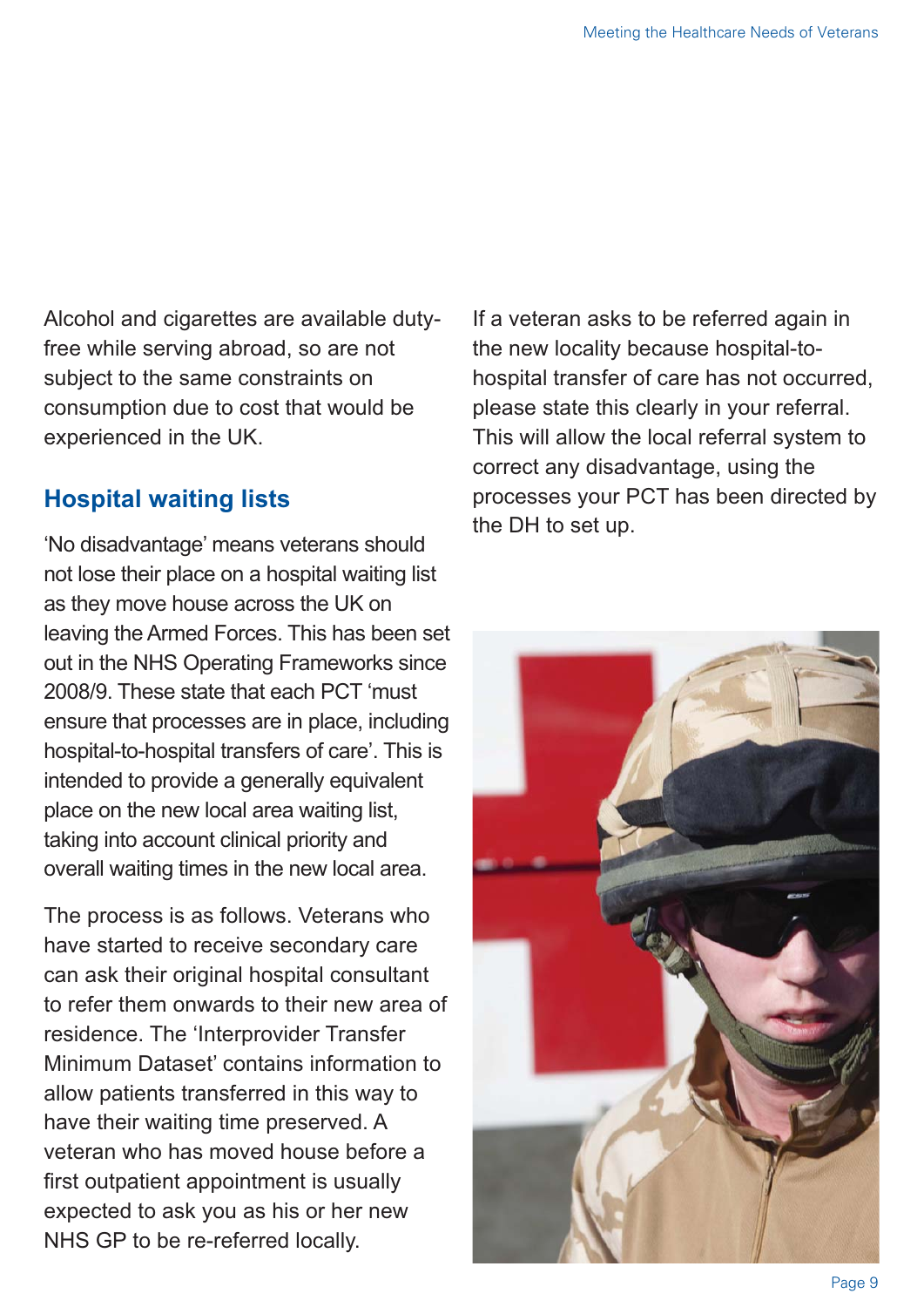## **Financial assistance**

If veterans present with an injury or illness that they believe is related to their service in the Armed Forces, but they do not receive financial assistance, they can be advised of the following schemes:

- War Pension Scheme (WPS) for those with an injury or illness sustained on or before 5 April 2005; applications can only be made once the individual has left the Armed Forces
- Armed Forces Compensation Scheme (AFCS) – for those with an injury or illness sustained on or after 6 April 2005; applications can be made while serving for injuries or illness after 6 April 2010.

The Royal British Legion offers free advice for those who would like to make a claim from either scheme.

#### **Future commissioning**

Commissioning arrangements in the NHS will change in the future, with GPs gaining the main responsibility for decisions about the allocation of funding for services. This could be a useful opportunity for the needs of veterans to be clearly reflected in commissioning arrangements.

## **Useful links and contacts**

- **Medical Assessment Programme (MAP)**, The Baird Medical Centre, Gassiot House, St Thomas' Hospital, Lambeth Palace Road, London SE1 7EH. Tel: 020 7202 8323 or 0800 169 5401 [Email: map@gstt.nhs.uk](mailto:map@gstt.nhs.uk)
- **Reserves Mental Health Programme**, Glencairn House, Chetwynd Barracks, Chilwell, Nottingham, NG9 5HA. Tel: 0800 032 6258 [www.army.mod.uk/documents/general/dms\\_l](http://www.army.mod.uk/documents/general/dms_leaflet_for_health_profs_and_individuals.pdf) eaflet for health profs and individuals.pdf
- **NHS Choices**, Veterans: mental health. [www.nhs.uk/Livewell/Militarymedicine/Pages/](http://www.nhs.uk/Livewell/Militarymedicine/Pages/Veteransmentalhealth.aspx) Veteransmentalhealth.aspx
- **The Royal British Legion**. Tel: 08457 725 725 [www.britishlegion.org.uk](http://www.britishlegion.org.uk)
- **Ministry of Defence**. [www.mod.uk](http://www.mod.uk)
- **Service Personnel and Veterans Agency**. Tel: 0800 169 2277 (freephone, UK only) [www.veterans-uk.info](http://www.veterans-uk.info)
- **British Limbless Ex-Service Men's Association**. Tel: 020 8590 1124 [www.blesma.org](http://www.blesma.org)
- **Combat Stress**. Tel: 01372 587 080 [www.combatstress.org.uk](http://www.combatstress.org.uk)
- **St Dunstan's** (Support Blind Heroes). Tel: 020 7723 5021 [www.st-dunstans.org.uk](http://www.st-dunstans.org.uk)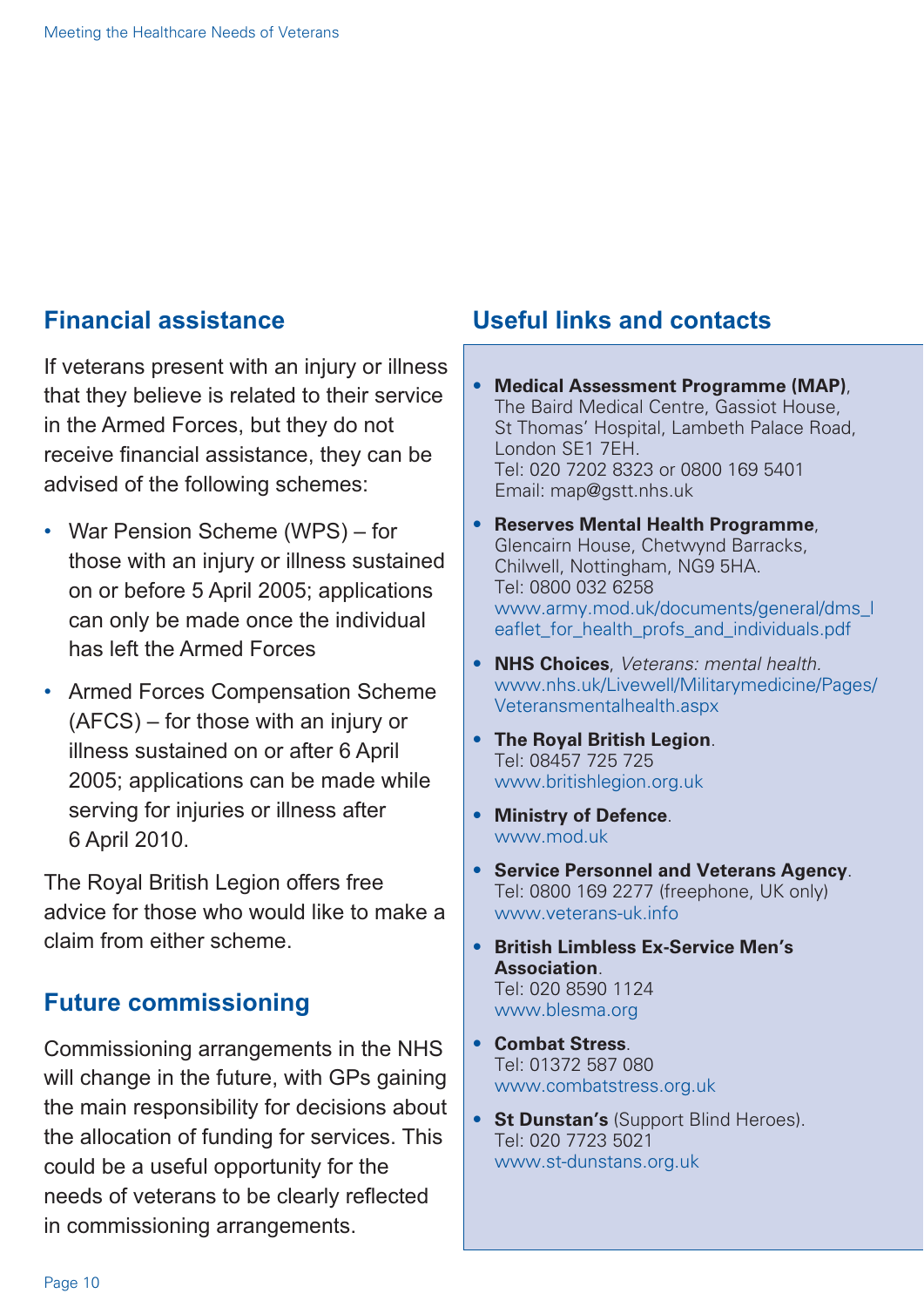#### *Mental health networks*

- **Camden and Islington**: Veterans' Community Mental Health Service, London The Traumatic Stress Clinic, 3rd Floor, 73 Charlotte Street, London W1T 4PL. Tel: 020 7530 3666 [Email: veterans@candi.nhs.uk](mailto:veterans@candi.nhs.uk) [www.candi.nhs.uk/veterans/](http://www.candi.nhs.uk/veterans/) (online referral form)
- **Cardiff**: Community Veterans Mental Health Service, Monmouth House, University Hospital of Wales, Heath Park, Cardiff, CF14 4XW. Tel: 029 2074 2062 [www.veterans-mhs-cvct.org/](http://www.veterans-mhs-cvct.org/) (online referral form)
- **Cornwall**: Community Veterans Mental Health Service, Trevillis House, Lodge Hill, Liskeard, Cornwall, PL14 4NE. Tel: 01579 335226 Fax: 01579 335245
- **Lothian**: Rivers Centre, Tipperlinn House, Tipperlinn Road, Royal Edinburgh Hospital, Edinburgh, EH10 5HF. Tel: 0131 537 6874 Fax: 0131 537 6104
- **Stafford**: South Stafford and Shropshire Healthcare NHS Foundation Trust, Coton House, St George's Hospital Site, Corporation Street, Stafford, ST16 3AG. Tel: 01785 257888 (ext. 5280)
- **Tees, Esk and Wear Valleys**: St Aidans House, St Aidans Walk, Bishop Auckland, County Durham, DL14 6SA. Tel: 01388 646 802 [Email: veterans@tewv.nhs.uk](mailto:veterans@tewv.nhs.uk) www.tewv.nhs.uk/Our-Services/Adult-mental[health-services/Community-Veterans-Mental-](http://www.tewv.nhs.uk/Our-Services/Adult-mental-health-services/Community-Veterans-Mental-Health-Pilot/)Health-Pilot/

#### *For enquiries about Service medical records*

#### • **Royal Navy**:

The Medical Director General Medical Records Release Section Institute of Naval Medicine Alverstoke **Hants** PO12 2DL Tel: 023 9276 8063

#### • **Army**:

Army Personnel Centre Disclosure 3 Mailpoint 525, Kentigern House 65 Brown Street Glasgow G2 8EX Tel: 0845 600 9663

#### • **Royal Air Force**:

Medical Casework 6 Air Manning Medical Casework Headquarters Air Command Room 1 Building 22 Royal Air Force High Wycombe Walters Ash Buckinghamshire HP14 4UE

#### *For enquiries about Porton Down records*

• **Porton Down Volunteers Helpline** Building 106 DSTL Chemical and Biological Sciences Porton Down **Salisbury Wiltshire** SP4 0JQ Tel: 0800 783 2521